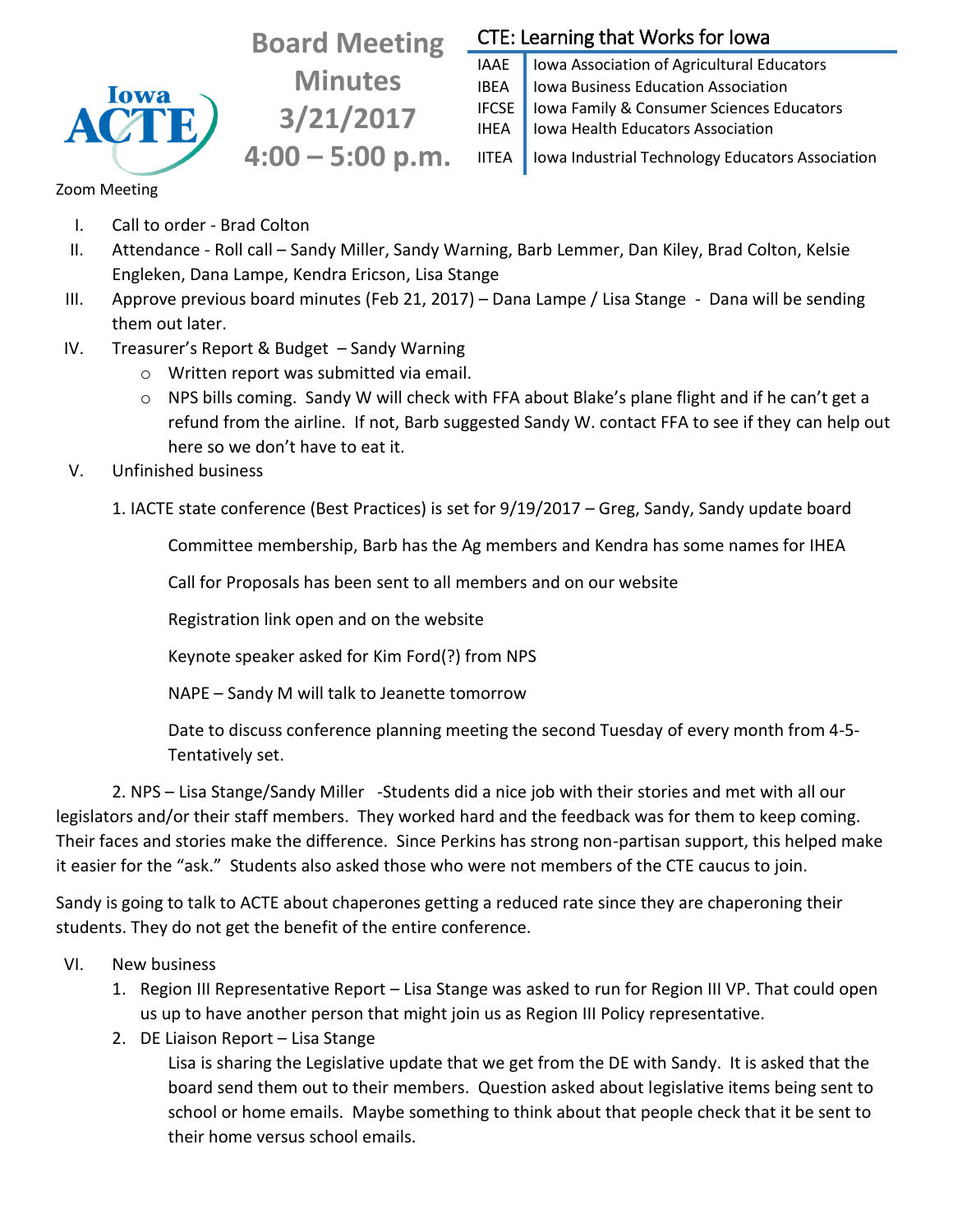- 3. Division Reports (highlight upcoming initiatives/concerns/help needed) –Reminder to ask Sandy to give greetings from the board at your conference!
	- a. IAAE Courtney May Contests done for sub districts and districts. State meeting is in April. IAAE meeting is on Saturday.
	- b. IBEA Kyle Kuhlers no update
	- c. IFCSE Kelsie Engelken & Courtney Teghtmeyer Key leader meeting end of Feb. and conference finalized in June. Human Services in FCS and CTE in Ames. FCCLA state leadership is March 26-28
	- d. IHEA Kendra Ericson Conference planning is being finalized for the end of June at Prairie Meadows. They will be asking. They have used it for 3 years and people really liked being at the Casino and close to Adventureland for families. They love it and will send Sandy M information for their costs, etc.
	- e. IITEA Greg Kepner & Dan Kiley—no report at this time. CR area is going to try to get the Perkins consortiums together.
	- f. ISCA Meri Edel not in attendance
- 6. Program of Work Committee Reports
	- o Conference Greg Kepner see above
	- $\circ$  Awards and Scholarships Dana Lampe 4 people have moved on and submitted to ACTE
	- $\circ$  Membership Report Sandy Miller 2 new members this month. Now around 475 members!
	- o Policy Development Barb Lemmer School Administrators Conference raised their prices again to \$725.
	- o Communications, Newsletter, Facebook page "Iowa ACTE" Barb Lemmer no report
	- $\circ$  Nominating Committee, 2<sup>nd</sup> V.P. needed Barb Lemmer –wants a secondary name from each division to Barb by July 15 to run for VP (think of those who are currently on the board so they are familiar). Also be thinking of names of people to be on the board next year.
- 4. Executive Director's Report Sandy Miller Sent us a written report. MOU is available to go to Region III \$500 available as is the Leadership Training program – great opportunity. Asked if we should go ahead and register for SAI – it was mutually agreed to register even with the extra cost – important we get out there.
- 5. Region III Conference, June 21- 23, Indianapolis, IN please make plans to go deadline for early birds is May1.
- 6. CTE Day at the Capitol will be Wednesday, February 7, 2018
- 9. Other?

Kendra asked how often people meet for professional development for their CTE areas – Brad shared his region has 3 area-wide meeting each year. RPP's might be a way to connect to the professional development dollars that can be used Region-wide.

Iowans for Public Education – Randy Richardson and Karen Nichols is on facebook - suggested by Dan Kiley to check it out.

VII. Adjourn

(Next meeting is 4/18/2017 4:00-5:00 pm – Perkins meeting is that day and Sandy M is on vacation, but will call in.)